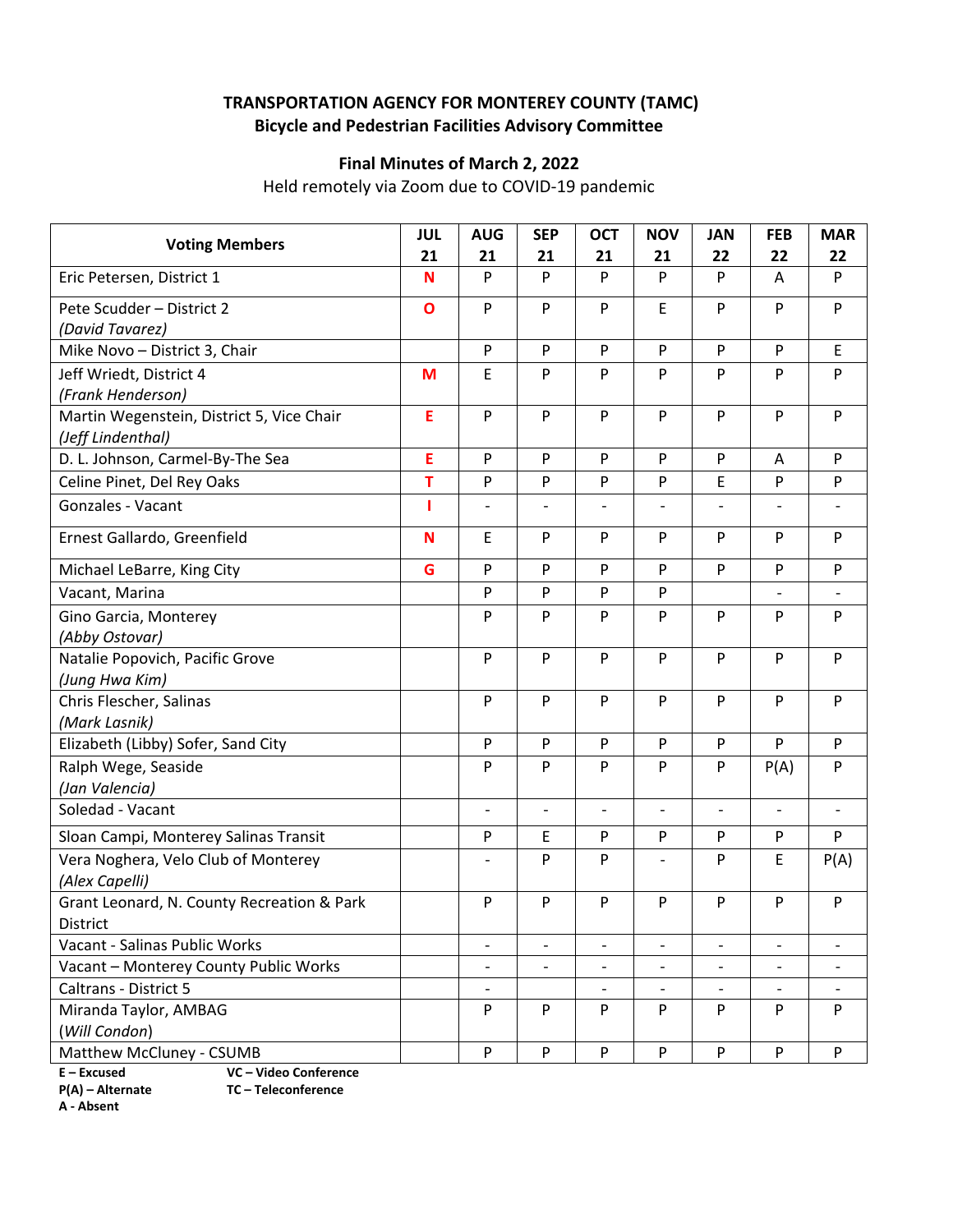*Final Bicycle and Pedestrian Facilities Advisory Committee Minutes of March 2, 2022 Page 2*

| <b>TRANSPORTATION AGENCY STAFF</b>                          | <b>JUN</b><br>21         | <b>JUL</b><br>21 | <b>AUG</b><br>21 | <b>SEP</b><br>21 | <b>OCT</b><br>21 | <b>NOV</b><br>21 | <b>JAN</b><br>22 | <b>FEB</b><br>22 |
|-------------------------------------------------------------|--------------------------|------------------|------------------|------------------|------------------|------------------|------------------|------------------|
| Todd Muck, Executive Director                               | P                        |                  | E                | E                | E                | P                | P                | E                |
| Ariana Green, Principal Transportation<br>Planner           | $\overline{\phantom{a}}$ |                  |                  | E                | P                | P                | P                | E                |
| Maria Montiel, Administrative<br>Assistant                  | P                        |                  | P                | P                | P                | P                | P                | P                |
| Mike Zeller, Director of Programing<br>and Project Delivery | $\overline{\phantom{a}}$ |                  | P                | E                | E                | E                | E                | E                |
| Laurie Williamson, Senior Engineer                          | P                        |                  |                  | E                | E                | F                | F                | E                |
| Christina Watson, Director of Planning                      | $\overline{\phantom{a}}$ |                  |                  | P                | E                | P                | E                | P                |
| Janneke Strause, Transportation<br>Planner                  |                          |                  |                  |                  |                  |                  | P                | P                |
| Aaron Hernandez, Assistant<br><b>Transportation Planner</b> |                          |                  |                  | P                | P                | P                | P                | P                |
| Alissa Guther, Assistant<br><b>Transportation Planner</b>   |                          |                  |                  |                  |                  | P                | P                |                  |
|                                                             |                          |                  |                  |                  |                  |                  |                  |                  |
| <b>OTHERS PRESENT:</b>                                      |                          |                  |                  |                  |                  |                  |                  |                  |
| Jessica Perez                                               | <b>Health Department</b> |                  |                  | Hans Hoffman     |                  | Public           |                  |                  |
| <b>Andew Easterling</b>                                     | City of Salinas          |                  |                  |                  |                  |                  |                  |                  |

#### **1.**  Vice‐Chair Martin Wegenstein called the meeting to order at 6:00 p.m. A quorum was established, and Maria Montiel took roll call.

#### **2. PUBLIC COMMENTS**

Emily Belding is working on Sustainable Transportation at the Monterey Institute for International Studies and hopes to work with Transportation Agency staff in the future.

Committee Member Jeff Wriedt mentioned that Committee member Vera Noghera with Velo Club of Monterey had an accident on her bicycle and is injured. The Committee wished her all the best and fast recovery.

#### **3. BEGINNING OF CONSENT AGENDA**

**M/S/C**  Wriedt/ Pinet /unanimous

Abstain: Miranda Taylor and DL Johnson

**3.1**  Approved minutes of the Bicycle and Pedestrian Facilities Advisory Committee meeting of February 2, 2022.

 **END OF CONSENT AGENDA**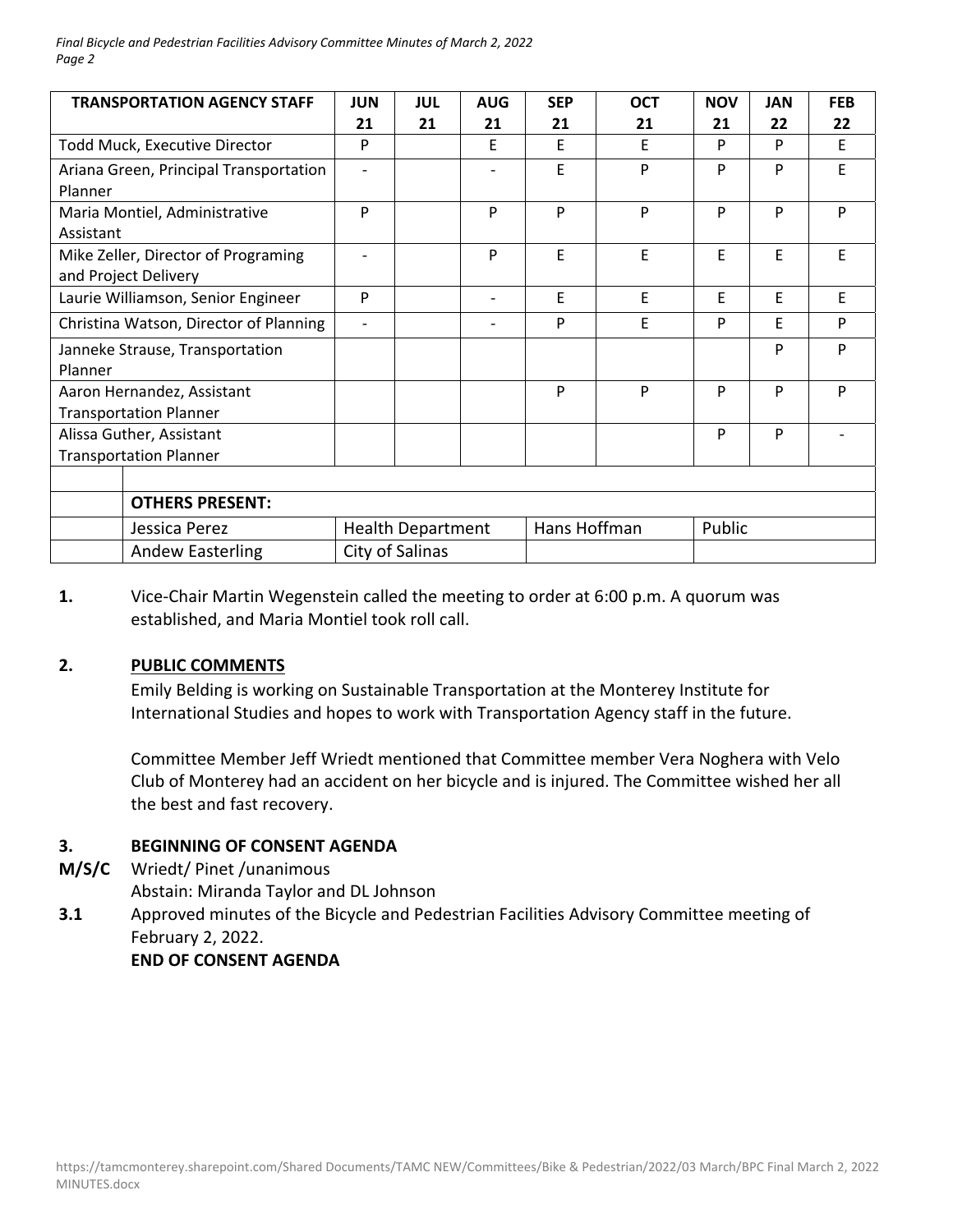### **4. STATE LEGISLATIVE UPDATE**

The Committee received an update and provided input as to positions on proposed state legislation.

Christina Watson, Director of Planning, reviewed proposed state legislation. The Committee had the following comments and input on proposed state legislation:

#### AB 1713 – Vehicles: required stops: bicycles

- Consider oppose unless amended position
- Language should apply to all cyclists, not just those 18 and older
- Consider reducing age limit to 16 years old same as the driver education law
- Young people need to be aware that traffic laws apply to them riding bikes

### AB 1909 – Vehicles: bicycle omnibus

- Consider oppose position
- Would remove local authority to prohibit different classes of e‐bikes
- Text seems very confusing
- Difficult to enforce prohibition of e-bike classes
- Speed limits on bake path might make it easier to enforce
- Bicycles need to follow the same rules as vehicles if riding on the road

## **5. 2022 MONTEREY COUNTY BIKE MAP**

The Committee received an update on the 2022 Monterey County Bike Map Update and provided input on the working draft maps and major route changes.

Janneke Strause, Transportation Planner, reported that the primary updates include adding new and upgraded bikeway facilities that were constructed since the 2016 Bike Map and improving the accessibility for map users at the local level. She noted that other changes to the map include new route colors, added Regional Bicycle Wayfinding Rotes as "Regional Bike Routes" and added bike parking and bike shops. In conclusion Ms. Strause noted that we are considering adding "Popular Bike Routes" that do not currently have a bike facility.

Vice‐Chair Martin Wegenstein requested that the maps be emailed to the committee members.

The Committee had the following comments and input on the 2022 Monterey County Bike Map Update:

- Consider adding a segment on 68 where there no bikes are allowed
- Consider adding Seaside Fort Ord National Monument trails to Salinas
- Consider adding trails and hours of the Fort Ord trails
- Consider adding the back way to Pinnacles that was on the 2016 maps
- Consider working with MORCA (Mountain Biking) for more trails
- Consider adding the bike trail on San Lorenzo Park on the King City map
- Consider communicating with the local jurisdiction for input and data